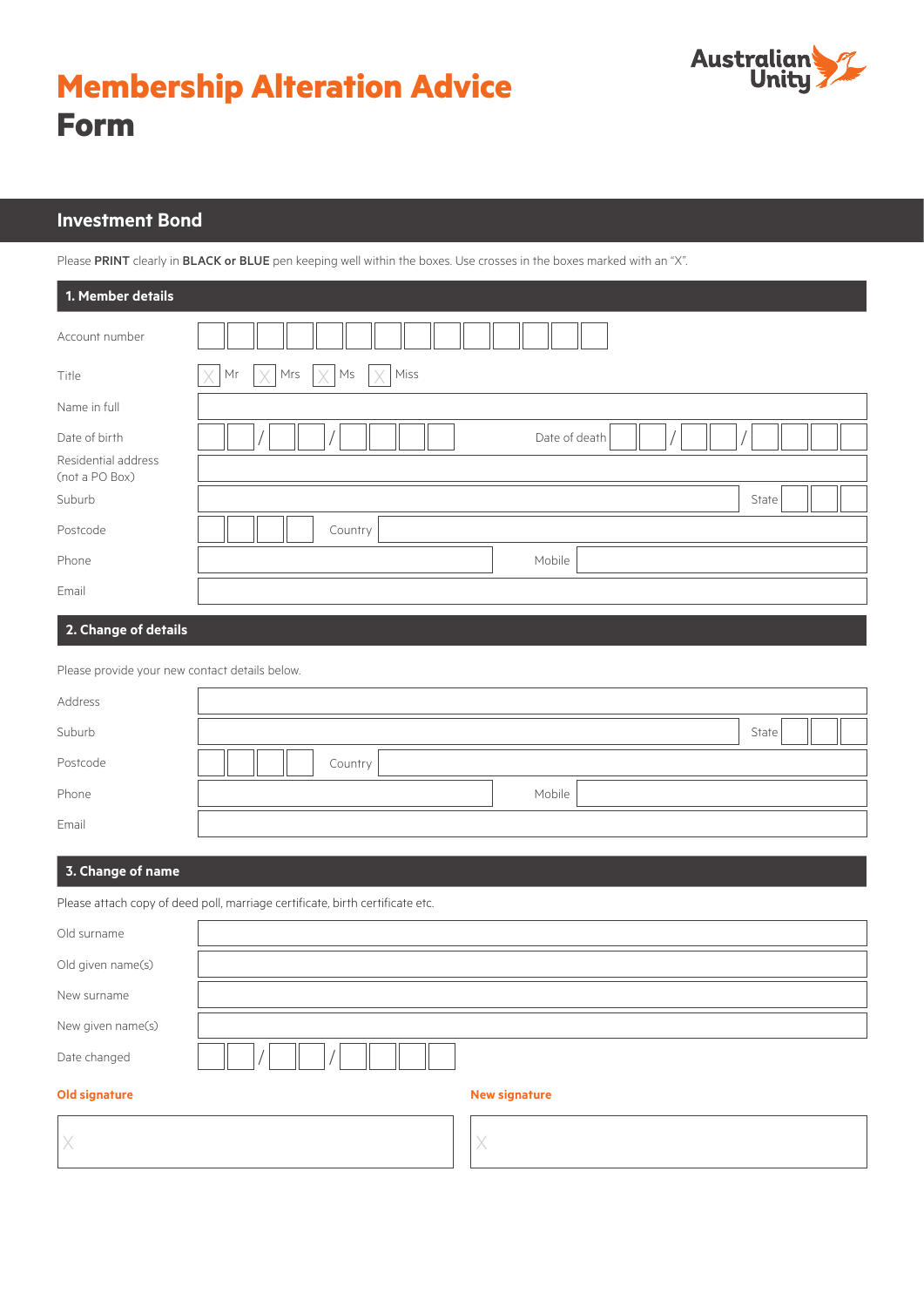| 4. Change of financial adviser |        |  |  |  |  |
|--------------------------------|--------|--|--|--|--|
| Company                        |        |  |  |  |  |
| Adviser                        |        |  |  |  |  |
| Phone                          | Mobile |  |  |  |  |

I authorise the provision of information regarding my membership and the payment of ongoing brokerage to the above adviser.

| 5. Change of regular contributions                               |                                                                        |
|------------------------------------------------------------------|------------------------------------------------------------------------|
| Please alter my existing<br>contribution to:<br>Total amount per | Half Yearly<br>Monthly<br>Quarterly<br>Annually                        |
| contribution:                                                    | \$                                                                     |
|                                                                  | 6. Change of nominated beneficiaries (investment bonds only)           |
| <b>Beneficiary 1</b>                                             |                                                                        |
| Title                                                            | Miss<br>Mrs<br>$\mathsf{M}\mathsf{s}$<br>Mr                            |
| Name in full                                                     |                                                                        |
| Residential address<br>(not a PO Box)                            |                                                                        |
| Suburb                                                           |                                                                        |
| Postcode                                                         | Country                                                                |
| Phone                                                            | Mobile                                                                 |
| Email                                                            |                                                                        |
| Relationship to<br><b>Bond Owner</b>                             |                                                                        |
| % of benefit                                                     |                                                                        |
| <b>Beneficiary 2</b>                                             |                                                                        |
| Title                                                            | $\ensuremath{\mathsf{M}}\xspace$ rs<br>Mr<br>Ms<br>Miss<br>V<br>X<br>V |
| Name in full                                                     |                                                                        |
| Residential address<br>(not a PO Box)                            |                                                                        |
| Suburb                                                           |                                                                        |
| Postcode                                                         | Country                                                                |
| Phone                                                            | Mobile                                                                 |
| Email                                                            |                                                                        |
| Relationship to<br>Bond Owner                                    |                                                                        |
| % of benefit                                                     |                                                                        |

If more space is required please attach and sign a separate form. This Nomination revokes all previous Nominations made. The Trustee reserves the right to make the final decision about the form in which the benefit is paid and to whom.